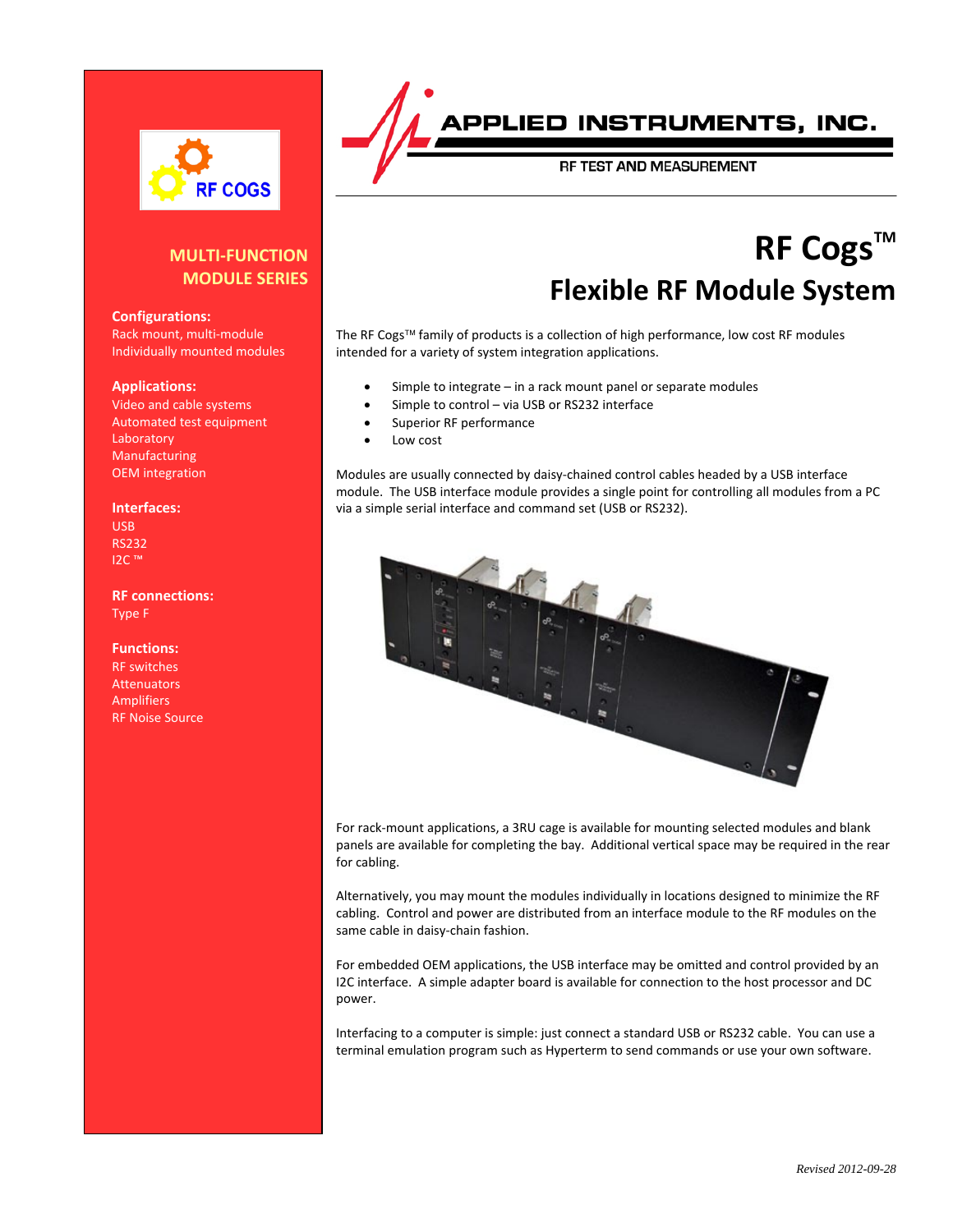

#### **INTERFACE MODULES**

- RFC-INTF USB Interface Module (includes RS232)
- RFC-TERM I2C interface and power termination board

#### **RF MODULES AVAILABLE NOW**

- RFC-AT60 Step attenuator, 4 stage (0, 15, 30, 45, 60 dB)
- RFC-SW41 RF Switch, single pole 4 throw, relay type, bi-directional

See individual data sheets for specifications.

#### **RF MODULES AVAILABLE SOON**

- RFC-AMP1G Amplifier, 5:1000 MHz, 20 dB gain (on/off selection)
- RFC-NS2G RF Noise Source, 5:2150 MHz
- RFC-SW22 RF Switch, double pole, double throw, relay type, bidirectional
- RFC-SW22S RF Switch, double pole, double throw, solid state
- RFC-AT32P1 Step attenuator, 0.1 dB steps, 32 dB range, 5:1000 MHz, 75 Ohm

Contact us for specifications or to request additional modules.

#### **ACCESSORIES**

- RFC-RM Rack Mount Cage, 13 module spaces
- RFC-BP1 Blank panel, single module wide
- RFC-BP5 Blank panel, five modules wide
- RFC-CBL12 Control cable, 12 inch
- RFC-CBL36 Control cable, 36 inch
- RFC-CBL72 Control cable, 72 inch
	- RFC-DISC CD with Sample Control Software for PC (Note: Software download via internet is free)

#### **Warranty**

 $\overline{\phantom{a}}$ 

Warranted for a period of one year against defects in material and workmanship

### **APPLIED INSTRUMENTS, INC.** *Focused on providing the best valued test equipment that meets or exceeds customer expectations. www.appliedin.com* 5230 Elmwood Avenue Phone: (317) 782-4331 Indianapolis, IN 46203 [USA] Fax: (317) 786-9665 Email[: info@appliedin.com](mailto:info@appliedin.com) Toll Free (800) 244-2976 (in USA) *Applied Instruments takes pride in providing information and technical support to customers when they need it.*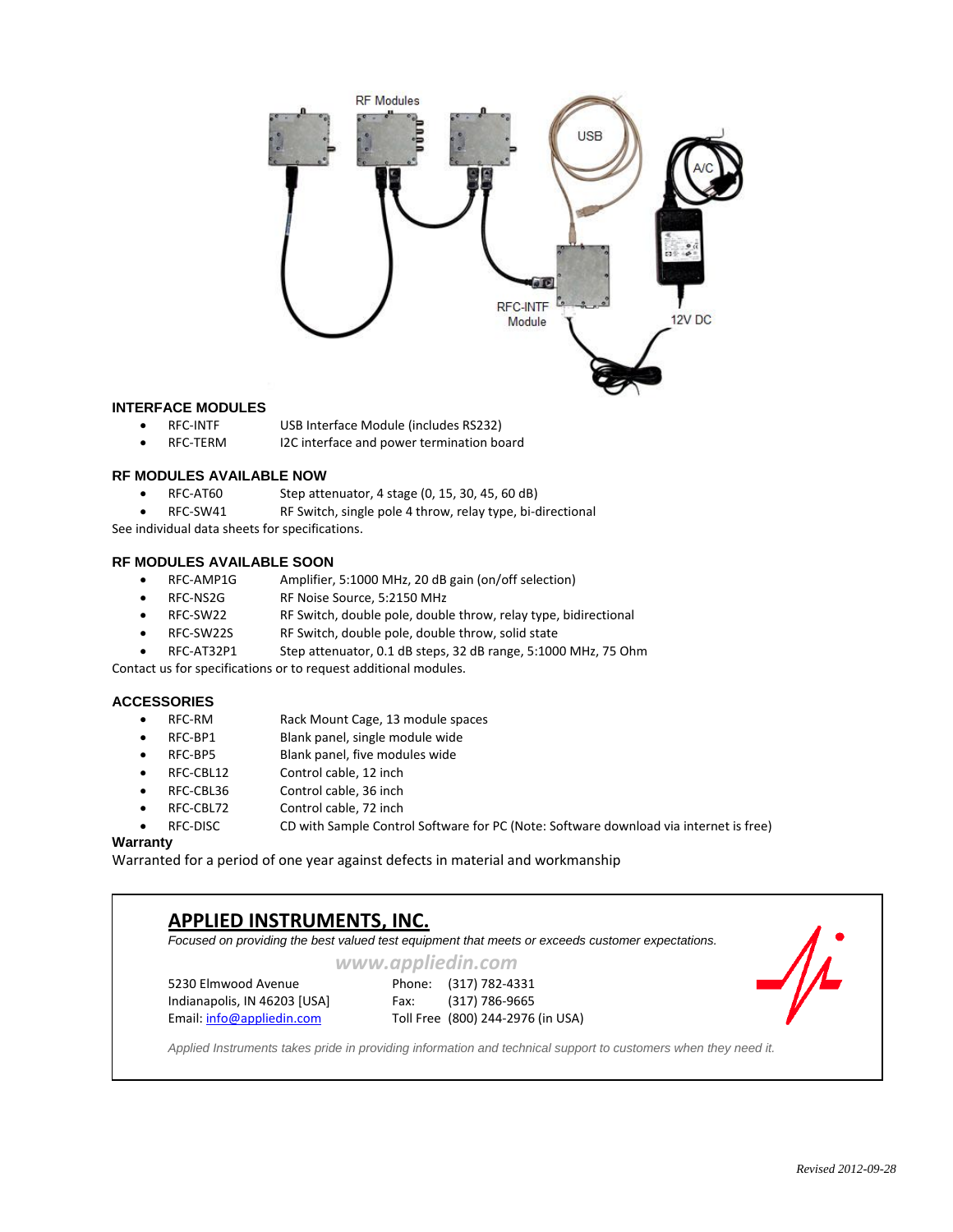#### **SAMPLE APPLICATION #1**

Suppose you have a wideband signal source that outputs a signal at +15 dBmV and you want to limit the signal to one of two narrower band frequency ranges with a varying signal level of -30 to +30 dBmV. This will be controlled by a Labview application running on a PC.

Step 1: Use variable attenuation to obtain desired power range.

Step 2: Select band-pass filter to obtain desired frequency range.

Step 3: Amplify signal to final desired power level.

For simplicity sake, we will assume 5 dB insertion loss for the band pass filters and ignore other insertion losses and frequency band conversions in this example.